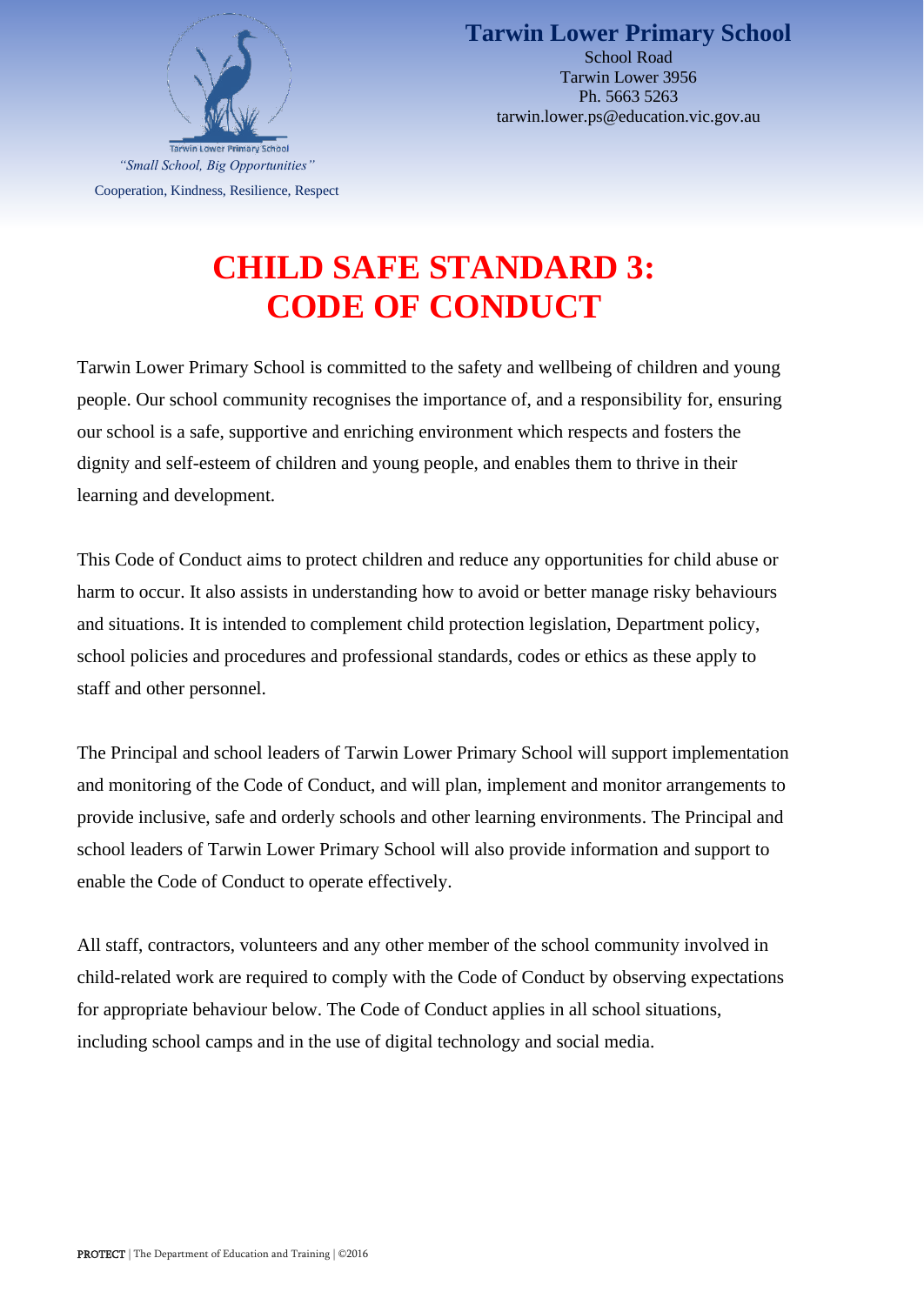## **Acceptable behaviours**

As staff, volunteers, contractors, and any other member of the school community involved in child-related work individually, we are responsible for supporting and promoting the safety of children by:

- upholding the school's statement of commitment to child safety at all times and adhering to the school's child safe policy.
- treating students and families in the school community with respect both within the school environment and outside the school environment as part of normal social and community activities.
- listening and responding to the views and concerns of students, particularly if they are telling you that they or another child has been abused or that they are worried about their safety/the safety of another child
- promoting the cultural safety, participation and empowerment of Aboriginal and Torres Strait Islander students
- promoting the cultural safety, participation and empowerment of students with culturally and/or linguistically diverse backgrounds
- promoting the safety, participation and empowerment of students with a disability
- reporting any allegations of child abuse or other child safety concerns to the school's Principal
- understanding and complying with all reporting or disclosure obligations (including mandatory reporting) as they relate to protecting children from harm or abuse.
- if child abuse is suspected, ensuring as quickly as possible that the student(s) are safe and protected from harm.

## **Unacceptable behaviours**

As staff, volunteers, contractors, and any other member of the school community involved in child-related work we must not:

- ignore or disregard any concerns, suspicions or disclosures of child abuse
- develop a relationship with any student that could be seen as favouritism or amount to 'grooming' behaviour (for example, offering gifts)
- exhibit behaviours or engage in activities with students which may be interpreted as abusive and not justified by the educational, therapeutic, or service delivery context
- ignore behaviours by other adults towards students when they appear to be overly familiar or inappropriate